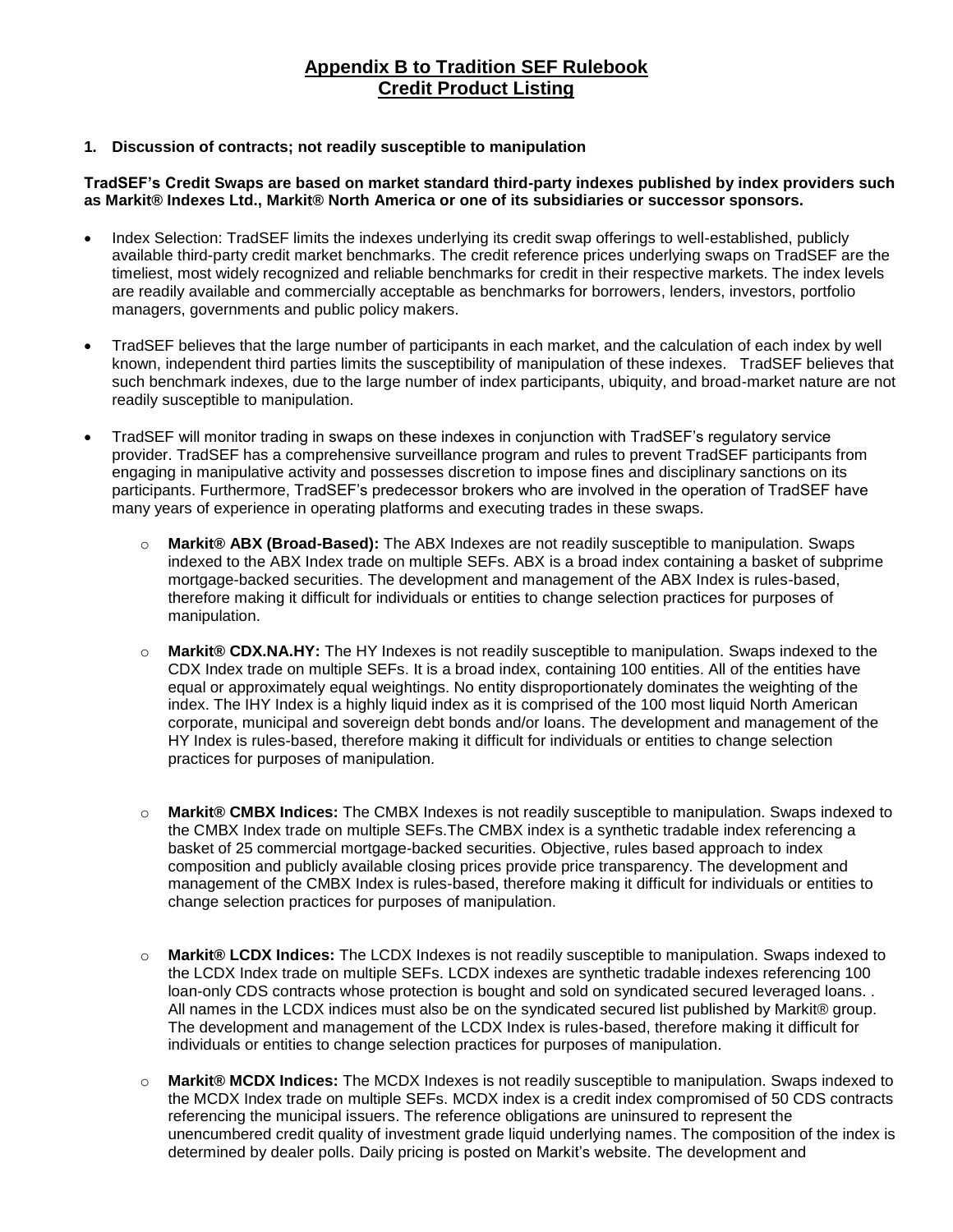management of the MCDX Index is rules-based, therefore making it difficult for individuals or entities to change selection practices for purposes of manipulation.

- o **Markit® PRIMEX Indexes:** The PrimeX Indexes is not readily susceptible to manipulation. Swaps indexed to the PrimeX Index trade on multiple SEFs. PrimeX index is a synthetic CDS index referencing non-Agency prime Residential Mortgage Backed Securities (RMBS). Daily composite levels enable the market participants to track movements in prime RMBS market sentiment. No PrimeX index will be traded on the SEF once it has ceased to be a broad based index. The development and management of the PrimeX Index is rules-based, therefore making it difficult for individuals or entities to change selection practices for purposes of manipulation.
- o **Markit® iTraxx Indices:** The MCDX Indexes is not readily susceptible to manipulation. Swaps indexed to the MCDX Index trade on multiple SEFs. iTraxx indices are a family of European and Asian credit default swap indices. The rules-based Markit iTraxx indices comprise the most liquid names in the European, Asian, Middle Eastern and African markets. The selection methodology ensures that the indices are replicable and represent the most liquid, traded part of the market.
	- The benchmark Markit® iTraxx Europe index comprises 125 equally-weighted European names.
	- iTraxx HiVol index consists of the 30 widest spread non-financial names and three sector indices are also published. The Markit® iTraxx Crossover index comprises the 50 most liquid subinvestment grade entities. Total Return indices are calculated and published hourly for Markit® iTraxx Europe, HiVol and Crossover. These indices measure the performance of the respective on-the-run Markit® iTraxx CDS contracts. Markit® calculates the official mid-day and end of-day levels for Markit® iTraxx Europe suite of indices on a daily basis.
	- Asia-Pacific Markit® iTraxx indices include the investment-grade Markit® iTraxx Asia ex-Japan index with 40 equally-weighted Asian entities, the high-yield Markit® iTraxx Asia ex-Japan HY index, a Markit® iTraxx Australia index with 25 equally-weighted Australian entities and a Markit® iTraxx Japan index with 50 equally-weighted Japanese entities. The Markit® iTraxx CEEMEA index is composed of 25 equally weighted corporate and quasi-sovereign entities from Central & Eastern European, Middle Eastern and African countries. Markit® calculates the official end-ofday levels for Markit® iTraxx Asia Pacific suite of indices on a daily basis.
- $\circ$  The development and management of the iTraxx Indexes is rules-based, therefore making it difficult for individuals or entities to change selection practices for purposes of manipulation.
- o **Markit® iBoxx HY Euro (**€), USD (\$) or Sterling (£) **Indices**: The iBoxx HY Indexes are not readily susceptible to manipulation. Swaps indexed to the iBoxx HY Index trade on multiple SEFs. The iBoxx HY €, \$ or £ indexes include a broad set of high-yield bonds, Floating Rate Notes, PIK and hybrids, replicating the composition of a HY portfolio. Included bonds must have a minimum outstanding supply of \$250m, 12 months to maturity, originate from an Investment Grade country, and be rated sub investment grade. The Total Return Swap format underlying bonds are weighted by market capitalisation and capped at 3% of index composition. The iBoxx daily collects prices from leading investment banks working as market makers, resulting in the index tracking a market levels. The development and management of the iBoxx Indexes is rules-based, therefore making it difficult for individuals or entities to change selection practices for purposes of manipulation.
- o **Markit® iBoxx USD Liquid Leveraged Loan Index:** The Markit® iBoxx USD Liquid Leveraged Loan Index (iBoxx LLI) is not readily susceptible to manipulation. Swaps indexed to the iBoxx LLI trade on multiple SEFs, and the iBoxx LLI is used as a benchmark for leveraged loan exchange traded funds, privately managed leveraged loan funds and other derivative products. The iBoxx LLI offers transparent methodology and draws from comprehensive, sophisticated loan datasets within Markit to create a benchmark to measure the performance of 100 most liquid loans. To provide up-to-date performance information, the iBoxx LLI levels are calculated by incorporating both independent market data from Markit Loan Pricing and the latest loan reference and transaction information from Markit WSOData. Constituents in the Boxx LLI are determined by observable liquidity metrics calculated by Markit Loans Liquidity, the only commercial service measuring liquidity of leveraged loans. Proper representation of the liquid loan market is ensured by the minimum size requirements, sophisticated liquidity measures and weighting caps built into the index methodology. Multi-contributor pricing means that each loan in the index is objectively valued. The development and management of the iBoxx Indexes is rules-based,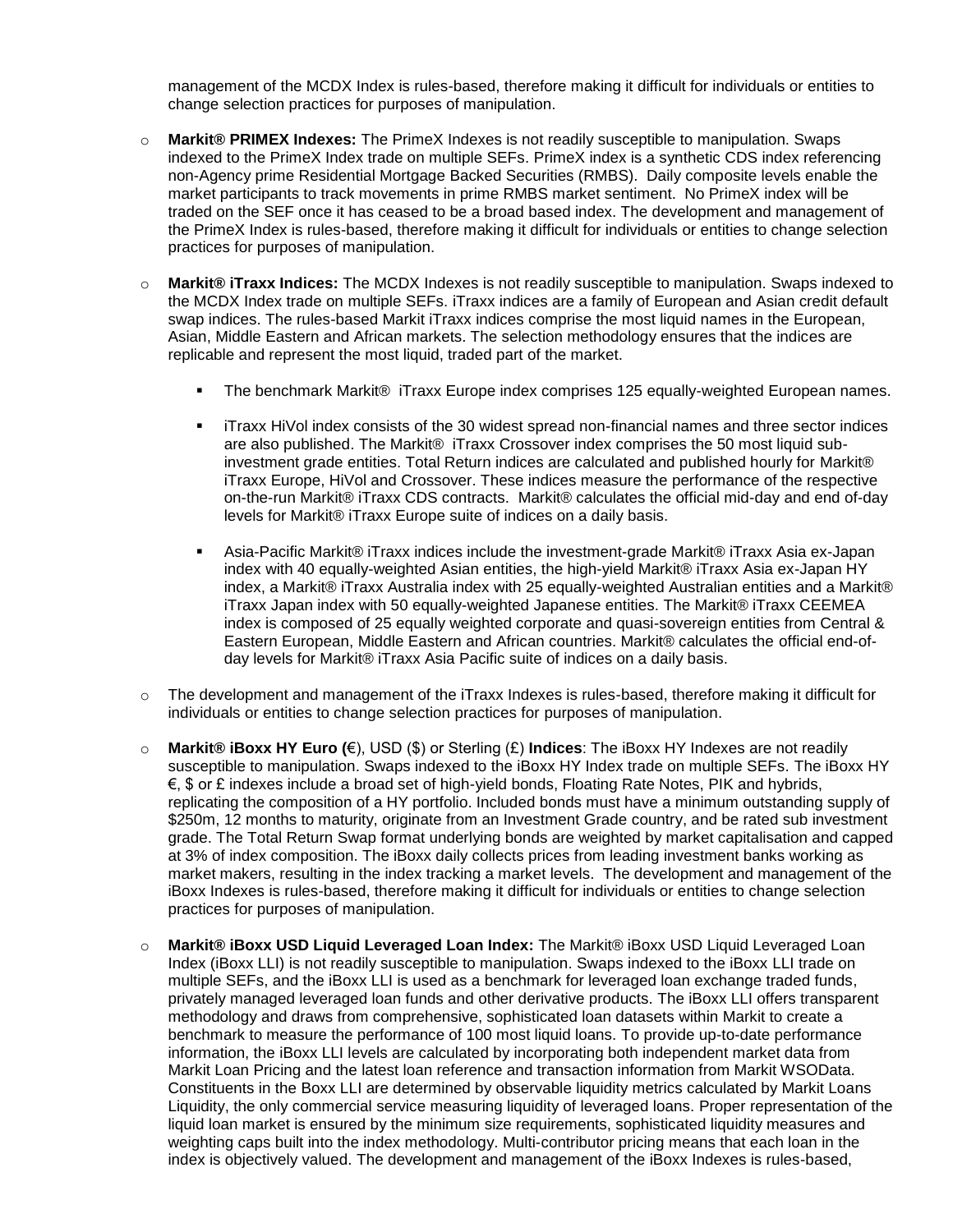therefore making it difficult for individuals or entities to change selection practices for purposes of manipulation.

### **2. Discussion of Index Reference Prices**

### **Markit® ABX Indices:**

Markit® ABX.HE indexes are synthetic tradable indexes referencing a basket of 20 subprime mortgage-backed securities. Markit® ABX helps market participants assess the performance of subprime Residential Mortgage Backed Securities (RMBS). Its liquidity and standardization enable investors to accurately gauge market sentiment around the asset class. Markit® ABX.HE takes an objective, rules-based approach to index construction and public availability of daily closing prices. Standardized selection of reference obligations, contract documentation and availability of payments amounts, with monthly calculation and posting. No ABX index will be traded on the SEF once it has ceased to be a broad based index.

#### **Markit® CDX Indices:**

Markit® CDX Indexes: Markit® CDX indexes are a family of tradable CDS indexes covering North America and emerging markets. Markit® selection methodology ensures that the indexes represent the most liquid segment of the market. The high liquidity and transparency provided by the indexes make it possible to trade credit index tranches, options and firstto-default baskets. Markit® CDX indexes cover multiple sectors, with the main indexes being Markit® CDX North American Investment Grade, Markit® CDX North American Investment Grade High Volatility, Markit® CDX North American HY (High Yield) is based on one hundred (100) most liquid North American corporate, municipal and sovereign debt bonds and/or loans, with credit ratings below "BBB-" or "Baa3."

The HY Index is based on comprehensive, well established and transparent rules that outline, among other things, the selection of index constituents ("Reference Entities") and the removal / addition of entities to the index. The HY Index is widely accepted by market participants as a reliable index.1, Markit® CDX North American High Yield High Beta, Markit® CDX Emerging Markets and Markit® CDX Emerging Markets Diversified.

**Markit® CMBX Indices:** Markit® CMBX index is a synthetic tradable index referencing a basket of 25 commercial mortgage-backed securities. This index provides insight into the performance of the CMBS market. Daily composite levels and the index liquidity and standardization allows investors to accurately gauge the market sentiment around CMBS and take long or short positions accordingly. Objective, rules based approach to index composition and publicly available closing prices provide transparency.

### **Markit® LCDX Indices:**

Markit® LCDX indexes are synthetic tradable indexes referencing 100 loan-only CDS contracts whose protection is bought and sold on syndicated secured leveraged loans. These loans are higher in the capital structure and typically have higher recovery rates. The loans referenced must be 1<sup>st</sup> lien. All names in the LCDX indices must also be on the syndicated secured list published by Markit® group. There is wide industry and dealer support allowing for significant liquidity. The index characteristics are all standard and publicly available pricing allows for transparency.

#### **Markit® MCDX Indices:**

Markit® MCDX index is a credit index compromised of 50 CDS contracts referencing the municipal issuers as the reference entity, excludes Tobacco and Healthcare issues. The reference obligations will be uninsured to represent the unencumbered credit quality of the underlying name. However in case of default there is no restriction as to the insured nature of the bond (although an insured bond won't be the cheapest to deliver)

The initial focus is on investment grade liquid names. The index will roll semi-annually on April 3<sup>rd</sup> and October 3<sup>rd</sup>. The composition of the index will be determined by dealer polls. The contracts will be 3,5, and 10 years in duration. Daily pricing will be posted on Markit's website.

#### **Markit® PRIMEX Indices:**

Markit® PrimeX index is a synthetic CDS index referencing non-Agency prime RMBS. It allows investors to take positions in prime RMBS CDS contracts. Its liquidity and standardization allow investors to accurately gauge market sentiment around the asset class. Index cash-flow calculations and operational functions mirror the frame work of the Markit® ABX index. Daily composite levels enable the market participants to track movements in prime RMBS market sentiment. No PrimeX index will be traded on the SEF once it has ceased to be a broad based index.

#### **Markit® iTraxx Indices:**

Markit® iTraxx indices are a family of European and Asian tradable credit default swap indices. The rules-based Markit iTraxx indices comprise the most liquid names in the European, Asian, Middle Eastern and African markets. The selection methodology ensures that the indices are replicable and represent the most liquid, traded part of the market.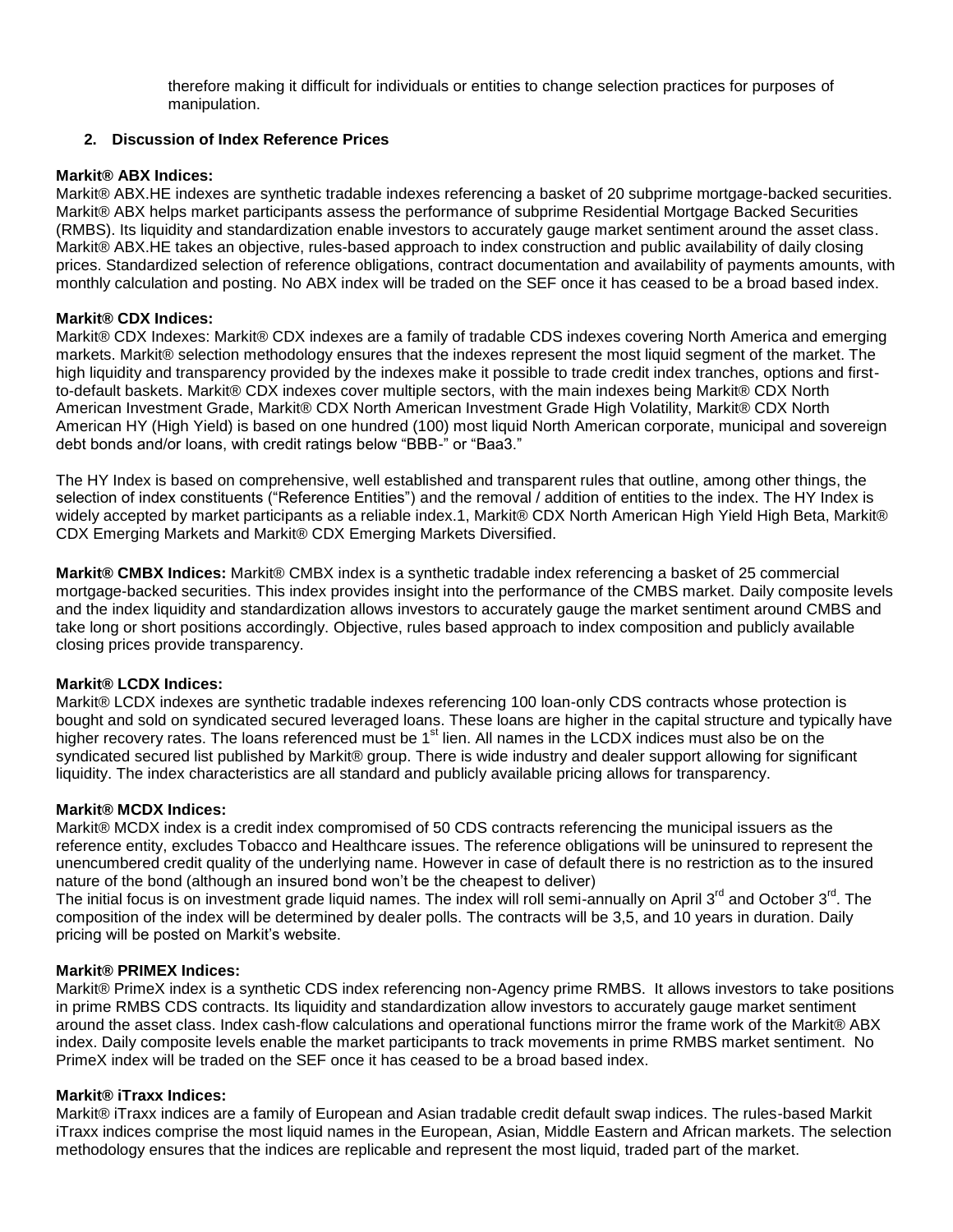The European Markit® iTraxx indices trade 3, 5, 7 and 10-year maturities, and a new series is determined on the basis of liquidity every six months. The benchmark Markit® iTraxx Europe index comprises 125 equally-weighted European names. A HiVol index consisting of the 30 widest spread non-financial names and three sector indices are also published. The Markit® iTraxx Crossover index comprises the 50 most liquid sub-investment grade entities. Total Return indices are calculated and published hourly for Markit® iTraxx Europe, HiVol and Crossover. These indices measure the performance of the respective on-the-run Markit® iTraxx CDS contracts. Markit® calculates the official mid-day and end of-day levels for Markit® iTraxx Europe suite of indices on a daily basis.

The Asia-Pacific Markit® iTraxx indices typically trade on a 5-year maturity, with a new series determined in the basis of liquidity every six months. Our suite of Asia-Pacific Markit® iTraxx indices include the investment-grade Markit® iTraxx Asia ex-Japan IG index with 40 equally-weighted Asian entities, the high-yield Markit® iTraxx Asia ex-Japan HY index, a Markit® iTraxx Australia index with 25 equally-weighted Australian entities and a Markit® iTraxx Japan index with 50 equally-weighted Japanese entities. Also part of the iTraxx family is the Markit® iTraxx CEEMEA index, which is a tradable index, composed of 25 equally weighted corporate and quasi-sovereign entities from Central & Eastern European, Middle Eastern and African countries. Markit® calculates the official end-of-day levels for Markit® iTraxx Asia Pacific suite of indices on a daily basis.

The ability to trade large sizes quickly and electronically confirm all trades along with wide dealer and industry support allows for significant liquidity in all market conditions.

#### **Markit® iBoxx HY** €, \$ or £ **Indices:**

The iBoxx HY €, \$ or £ indexes include a broad set of high-yield bonds, FRNs, PIK and hybrids, thus replicating the composition of a HY investor's portfolio. The included bonds need to have a minimum outstanding of 250m, 12 months to maturity, originate from an Investment Grade country, and be rated sub investment grade to be of eligible type. In the most commonly trading Total Return Swap format the underlying bonds are weighted by market capitalisation and capped at 3% of index composition. iBoxx allows investors to express a view on the high yield credit market in a more simple, transparent and efficient manner than trading large quantities of individual bonds. The index offers a more accurate hedge and asset allocation tool given that it efficiently tracks the HY bond universe. The index excludes: structured notes, indexlinked bonds, convertibles, private placements and bonds with redemption linked to an entity other than the issuer.

The iBoxx can be used to gain beta exposure, exposure to  $\epsilon$ , \$ or £ cash market without the expertise in the individual names space. It can also be used to gain market exposure in times when liquidity is thin in individual names.

Markit® CDS indexes roll semi-annually, in March and September. Credit events that trigger settlement for individual components are bankruptcy and failure to pay, and credit events are settled via auctions. Pricing is freely available daily on all indexes, and all index characteristics standardized and documented.

#### **Markit® iBoxx USD Liquid Leveraged Loan Index**

The iBoxx LLI provides a daily barometer of the performance of the most liquid dollar-denominated leveraged loans. It is a rules-based gauge of the performance of 100 most liquid loans and is used as a benchmark for derivative products and exchange traded funds. The iBoxx LLI offers transparent methodology and draws from comprehensive, sophisticated loan datasets within Markit to create a benchmark. To provide up-to-date performance information, the Markit Liquid LLI levels are calculated by incorporating both independent market data from Markit Loan Pricing and the latest loan reference and transaction information from Markit WSOData. Constituents in the Markit Liquid LLI are determined by observable liquidity metrics calculated by Markit Loans Liquidity, the only commercial service measuring liquidity of leveraged loans. Daily valuation of the index incorporates up-to-date referential and transaction data. Proper representation of the liquid loan market is ensured by minimum size requirements, sophisticated liquidity measures and weighting caps built into the index methodology. Multi-contributor pricing means that each loan in the index is objectively valued.

#### **3. Available swaps subject to the trade execution requirement, effective February 26, 2014:**

| <b>Specification</b>      | <b>Untranched Credit Default Swap Indexes</b> |           |  |
|---------------------------|-----------------------------------------------|-----------|--|
| <b>Reference Entities</b> | Corporate                                     | Corporate |  |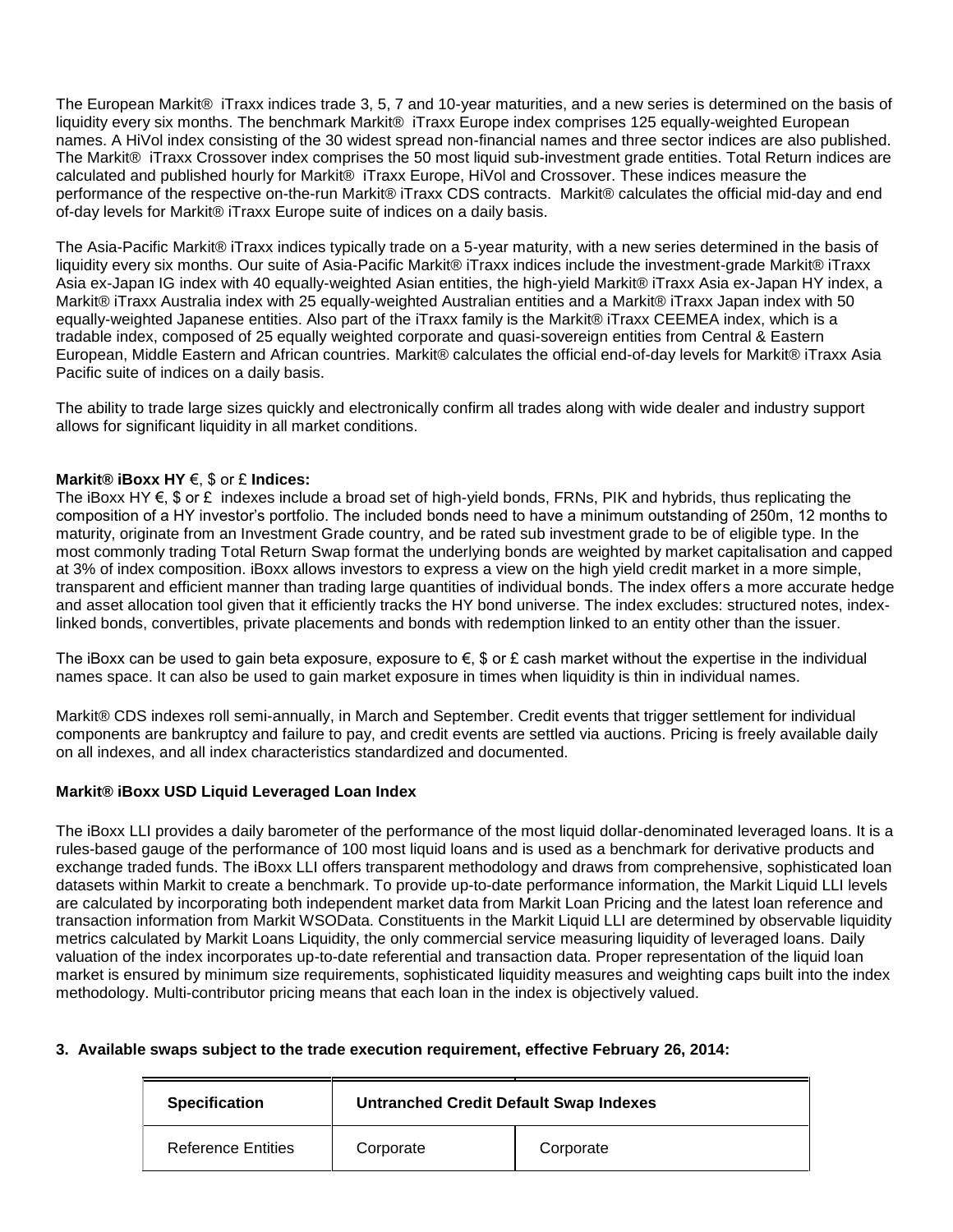| Region                   | North America               | Europe                                                                                                 |  |  |  |
|--------------------------|-----------------------------|--------------------------------------------------------------------------------------------------------|--|--|--|
| Indexes                  | CDX.NA.IG<br>CDX.NA.HY      | iTraxx Europe<br>iTraxx Europe Crossover                                                               |  |  |  |
| Tenor                    | CDX NAJG 5Y<br>CDX.NA.HY 5Y | iTraxx Europe 5Y<br>iTraxx Europe Crossover 5Y                                                         |  |  |  |
| <b>Applicable Series</b> |                             | At any time, the then-current series and the preceding series<br>that was replaced by the current one. |  |  |  |

# **4.a) Swaps required to be cleared by derivative clearing houses beginning March 11, 2013**

| Index                           |           |              | Series Maturity Required House | <b>Clearing</b> |
|---------------------------------|-----------|--------------|--------------------------------|-----------------|
| Markit <sup>®</sup> CDX.NA.IG   | $8-22$    | 3,5,7,10 YES |                                | ICE, CME        |
| Markit® CDX.NA.HY               | $12 - 22$ | 5            | <b>YES</b>                     | ICE, CME        |
| Markit® iTraxx Europe Main      | 7-21      | 5.10         | <b>YES</b>                     | ICE, CME, LCH   |
| Markit® iTraxx Europe Crossover | $11 - 21$ | 5            | <b>YES</b>                     | ICE, CME, LCH   |
| Markit® iTraxx HiVol            | $11 - 20$ | 5            | <b>YES</b>                     | ICE, CME, LCH   |

# **4.b) Uncleared Swaps:**

| <b>Uncleared SWAPS</b>                                         | <b>Series</b> | <b>Maturity</b>   | <b>Required</b> | <b>Clearing</b><br>House |
|----------------------------------------------------------------|---------------|-------------------|-----------------|--------------------------|
| Markit® iBoxx HY €, \$ or £ Indices TRS Indexes                | N/A           | 3 $m$ to 3 $y$ NO |                 |                          |
| Markit® iBoxx USD Liquid Leveraged Loans Index                 | N/A           | 3m to 3y          | <b>NO</b>       |                          |
| Markit <sup>®</sup> ABX.HE                                     | all           | N/A               | <b>NO</b>       |                          |
| Markit® CDX.NA.IG                                              | 7-Jan5Y       |                   | <b>NO</b>       |                          |
| Markit <sup>®</sup> CDX.NA.HY                                  | 7-Jan5Y       |                   | <b>NO</b>       |                          |
| Markit® CDX.NA.IG.HIVOL                                        | all           | 5Y                | <b>NO</b>       |                          |
| Markit <sup>®</sup> CDX.EM                                     | all           | 5Y                | <b>NO</b>       |                          |
| Markit® CDX® North American Investment Grade Index Tranche all |               | 3,5,7,10          | <b>NO</b>       |                          |
| Markit® CDX® North American High Yield Index Tranche           | all           | 3,5,7,10          | <b>NO</b>       |                          |
| Markit® CDX® North American Investment Grade Index Option      | all           | N/A               | <b>NO</b>       |                          |
| Markit® CDX® North American High Yield Index Option            | all           | N/A               | <b>NO</b>       |                          |
| Markit <sup>®</sup> CMBX                                       | all           | N/A               | <b>NO</b>       |                          |
| Markit <sup>®</sup> LCDX                                       | all           | 3,5               | <b>NO</b>       |                          |
| Markit® LCDX Tranche                                           | all           | 3,5               | <b>NO</b>       |                          |
| Markit <sup>®</sup> MCDX                                       | all           | 3,5,10            | <b>NO</b>       |                          |
| Markit <sup>®</sup> PRIMEX                                     | all           | N/A               | <b>NO</b>       |                          |
| Markit® iTraxx European Non Financials Index                   | all           | 5,10              | <b>NO</b>       |                          |
| Markit® iTraxx European Senior Financials Index                | all           | 5,10              | <b>NO</b>       |                          |
| Markit® iTraxx European Main Option                            | all           | <b>NA</b>         | <b>NO</b>       |                          |
| Markit® iTraxx Crossover Index Option                          | all           | <b>NA</b>         | <b>NO</b>       |                          |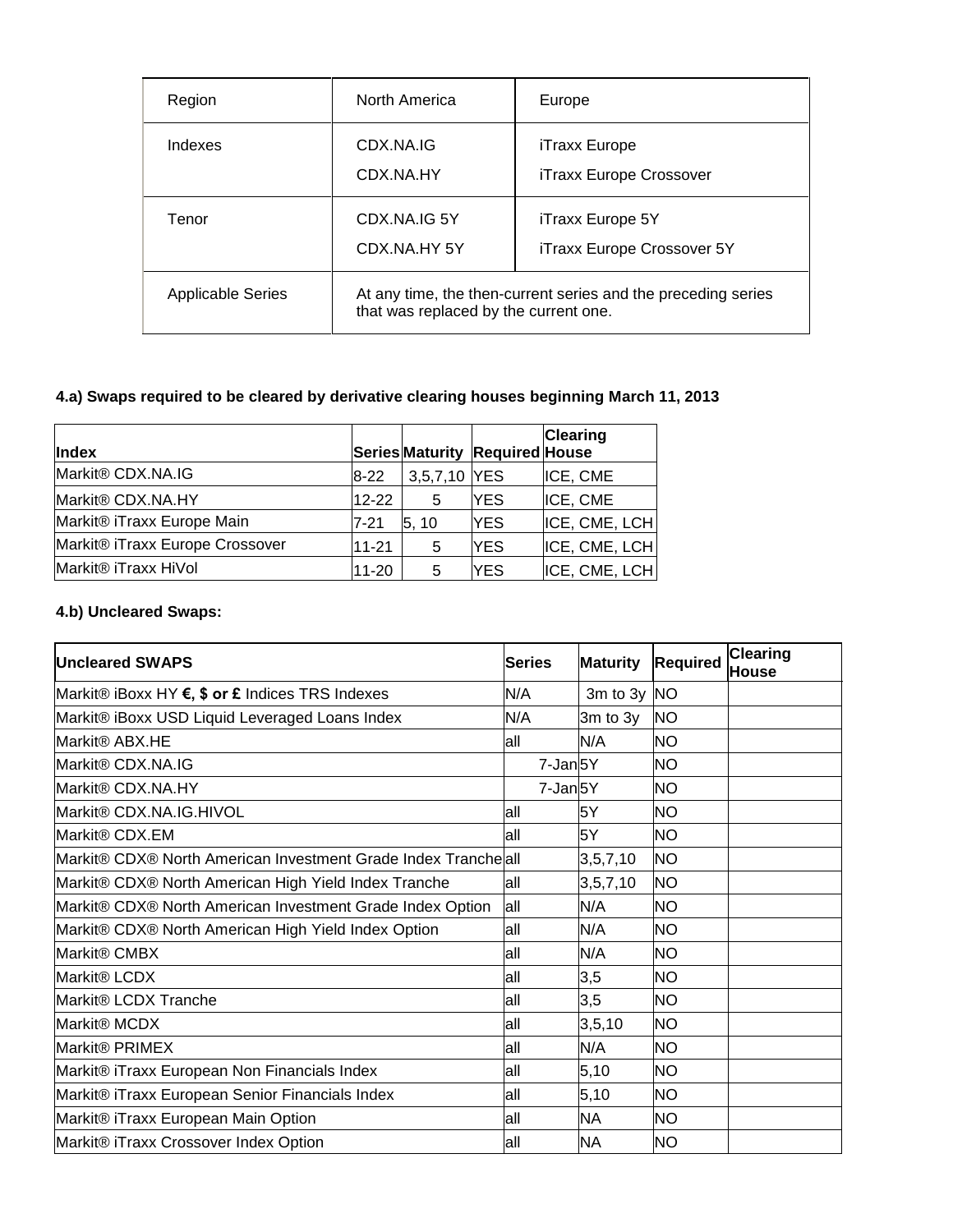| Markit® iTraxx Senior Financials Index Option | lall    | <b>NA</b> | <b>NO</b> |  |
|-----------------------------------------------|---------|-----------|-----------|--|
| Markit® iTraxx Europe Main Index Tranche      | lall    | 5,10      | <b>NO</b> |  |
| Markit® iTraxx Asia Ex Japan IG               | 21-Augl |           | <b>NO</b> |  |
| Markit® iTraxx Asia Ex Japan HY               | 16-Augl | 5         | <b>NO</b> |  |
| Markit® iTraxx Japan                          | 21-Febl |           | <b>NO</b> |  |
| Markit® iTraxx Australia                      | 21-Marl |           | <b>NO</b> |  |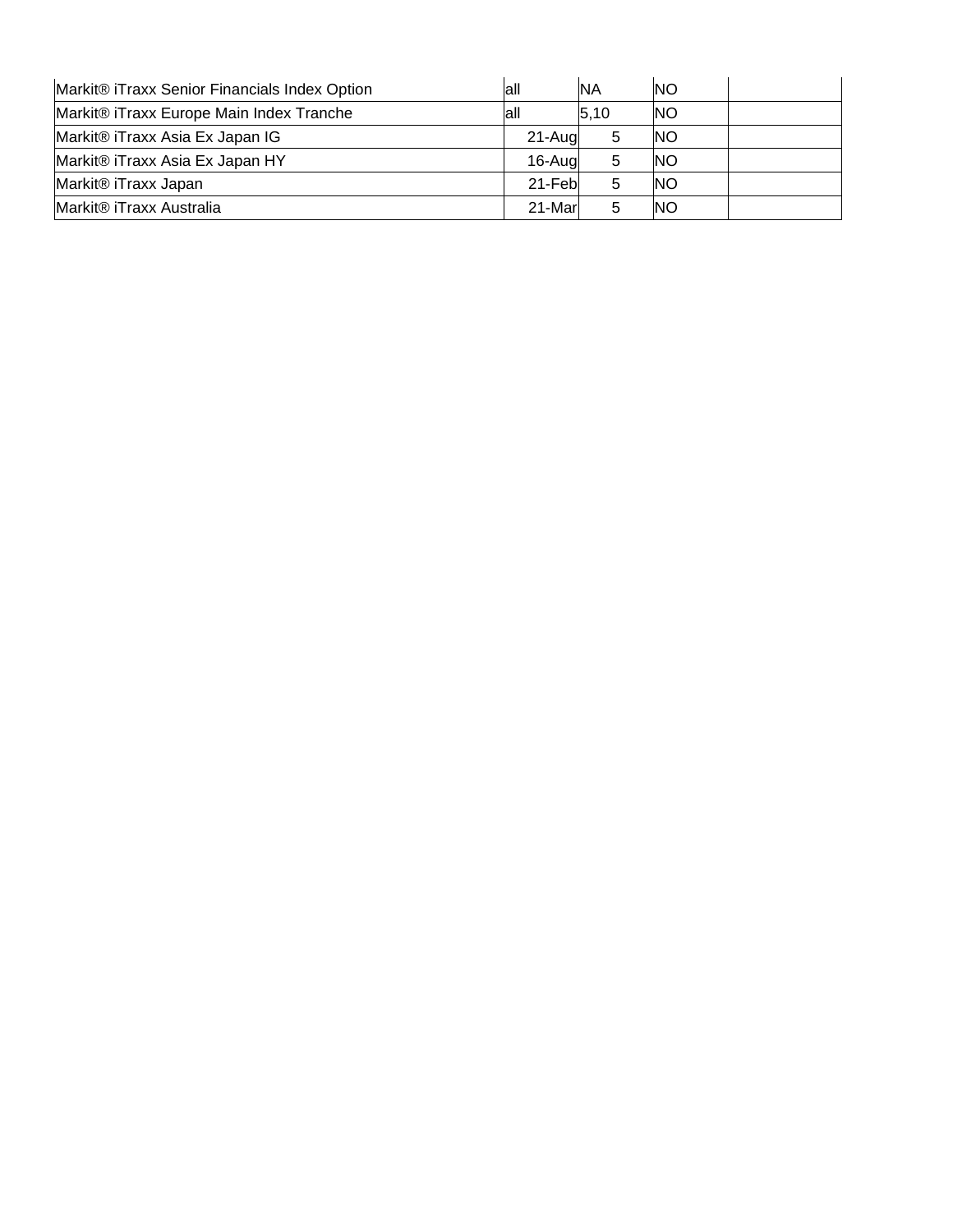# **Appendix B**

# **TRADITION Contract Specifications:**

**Markit® ABX.HE**

**Contract Minimum Notional** as agreed by counterparties

**Contract Minimum Notional Increment** as agreed by counterparties

**Currency** USD

**Contract Description:** Markit® ABX indexes are synthetic tradable indexes referencing a basket of 20 subprime mortgage-backed securities as published by Markit® from time to time

**Contract Months** March and September; one or two months listed at all times

**Price Quotation** Price

**Minimum Price Fluctuation** as agreed by the counterparties

**Annex Date:** As specified for the applicable Index on the list of Available ABX Indices.

**Fixed Rate:** A number of basis points equal to the "Applicable Coupon" as specified for the applicable Index on the Relevant Annex.

**Initial Payment Amount:** As specified by the parties. Notwithstanding anything to the contrary contained in the ABX Standard Terms, the Initial Payment Amount shall be paid by the Initial Payment Payer on the date that is three Business Days following the Trade Date, unless otherwise specified by the parties.

**Series** All Series, initiated with series 1

**First Trade Date Date of contract listing** 

**Last Trade Date (Maturity Date)** Final date on which the obligations no longer accrue and the final payment occurs **Final Settlement Date** Last Trade Date

### **Markit® CDX.NA.IG**

**Contract Minimum Notional** as agreed by the counterparties

**Contract Minimum Notional Increment** as agreed by the counterparties

**Contract Description** One hundred twenty five (125) of the most liquid North American entities with investment grade credit ratings as published by Markit® from time to time

**Contract Months** March and September; one or two months listed at all times

**Price Quotation Basis points** 

**Currency** USD

**Minimum Price Fluctuation** as agreed by the counterparties

**Listing Cycle** Tenors of 1 through 10 Years

**Series** All Series, initiated with series 1

**Roll Date** September 20 (or the Business Day immediately thereafter) and March 20 (or the Business Day immediately thereafter) of each calendar year

**First Trade Date Date of contract listing** 

**Last Trade Date (Maturity Date)** Each index series with a Roll Date of September 20 shall have a maturity date of December 20 (or the first Business Day thereafter if December 20 is not a Business Day) occurring up to 10 years following the Roll Date. Each Index with a roll date of March 20 shall have a maturity date of June 20 (or the first Business Day thereafter if June 20 is not a Business Day)

**Final Settlement (cleared contracts)** Cash settlement at expiration based upon the relevant clearing house daily settlement price of the cleared swap on the corresponding swap series on the last trading day of the expiring contract. **Final Settlement Date** Last Trade Date

### **Markit® CDX.NA.IG.HIVOL**

**Contract Minimum Notional** as agreed by the counterparties **Contract Minimum Notional Increment** as agreed by the counterparties **Contract Description** Thirty (30) entities in the IG Index with the widest 5-year Average CDS Spreads over the last 90 days prior to the HVol index composition as published by Markit® from time to time **Contract Months** March and September; one or two months listed at all times **Price Quotation Basis points Currency** USD **Minimum Price Fluctuation** as agreed by the counterparties **Listing Cycle** Tenors of 1 through 10 Years based on liquidity **Series** All Series, initiated with series 1 **Roll Date** September 20 (or the Business Day immediately thereafter) and March 20 (or the Business Day immediately thereafter) of each calendar year **First Trade Date** Date of contract listing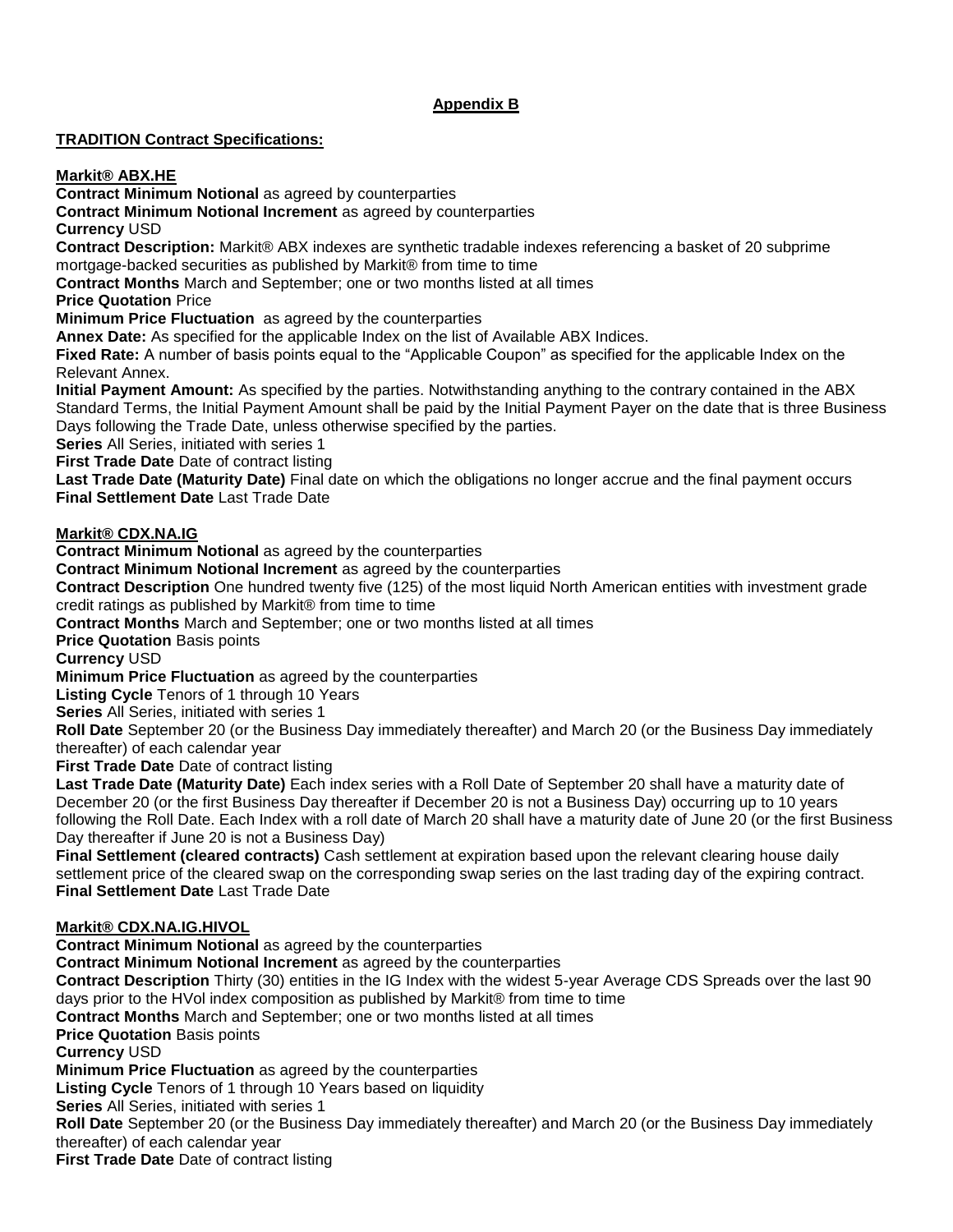**Last Trade Date (Maturity Date)** Each index series with a Roll Date of September 20 shall have a maturity date of December 20 (or the first Business Day thereafter if December 20 is not a Business Day) occurring up to 10 years following the Roll Date. Each index series with a Roll Date of March 20 shall have a maturity date of June 20 (or the first Business Day thereafter if June 20 is not a Business Day) occurring up to 10 years following the Roll Date. **Final Settlement (cleared contracts)** Cash settlement at expiration based upon the relevant clearing house daily settlement price of the cleared swap on the corresponding swap series on the last trading day of the expiring contract **Final Settlement Date** Last Trade Date

# **Markit® CDX.NA.HY**

**Contract Minimum Notional** as agreed by counterparties

**Contract Minimum Notional Increment** as agreed by counterparties

# **Currency** USD

**Contract Description** One hundred (100) liquid North American entities with high yield credit ratings as published by Markit® from time to time

**Contract Months** March and September; one or two months listed at all times

**Price Quotation** Can be quoted in Price or spread

**Currency** USD

**Minimum Price Fluctuation** as agreed by the counterparties

**Listing Cycle** Tenors of 1 through 10 Years based on liquidity

**Series** All Series, initiated with series 1

**Roll Date** September 27 (or the Business Day immediately thereafter) and March 27 (or the Business Day immediately thereafter) of each calendar year

**First Trade Date** Date of contract listing

**Last Trade Date (Maturity Date)** Each index series with a Roll Date of September 27 shall have a maturity date of December 27 (or the first Business Day thereafter if December 27 is not a Business Day) occurring up to 10 years following the Roll Date. Each index series with a Roll Date of March 27 shall have a maturity date of June 27 (or the first Business Day thereafter if June 27 is not a Business Day) occurring up to 10 years following the Roll Date. **Final Settlement (cleared contracts)** Cash settlement at expiration based upon the relevant clearing house daily settlement price of the cleared swap on the corresponding swap series on the last trading day of the expiring contract **Final Settlement Date** Last Trade Date

### **Markit® CDX.EM**

**Contract Minimum Notional** as agreed by counterparties

**Contract Minimum Notional Increment** as agreed by counterparties

**Contract Description** Sovereign issuers from Latin America, Eastern Europe, the Middle East, Africa and Asia as published by Markit® from time to time

**Contract Months** March and September; one or two months listed at all times

**Price Quotation** Can be quoted as price or spread

**Currency** USD

**Minimum Price Fluctuation** as agreed by the counterparties

**Listing Cycle** Tenors of 1 through 10 Years based on liquidity

**Series** All Series, initiated with series 1

**Roll Date** September 20 (or the Business Day immediately thereafter) and March 20 (or the Business Day immediately thereafter) of each calendar year

**First Trade Date** Date of contract listing

**Last Trade Date (Maturity Date)** Each index series with a Roll Date of September 20 shall have a maturity date of December 20 (or the first Business Day thereafter if December 20 is not a Business Day) occurring up to 10 years following the Roll Date. Each index series with a Roll Date of March 20 shall have a maturity date of June 20 (or the first Business Day thereafter if June 20 is not a Business Day) occurring up to 10 years following the Roll Date. **Final Settlement Date** Last Trade Date

### **Markit® CDX® North American Investment Grade Index Tranche**

**Contract Minimum Notional** as agreed by counterparties

**Contract Minimum Notional Increment** as agreed by counterparties

**Contract Description** One hundred twenty five (125) of the most liquid North American entities with investment grade credit ratings as published by Markit® from time to time

**Contract Months** March and September; one or two months listed at all times

**Price Quotation** Basis points, or points upfront depending upon the contract

**Currency** USD

**Minimum Price Fluctuation** as agreed by counterparties

**Attachment and Detachment Points** as agreed by counterparties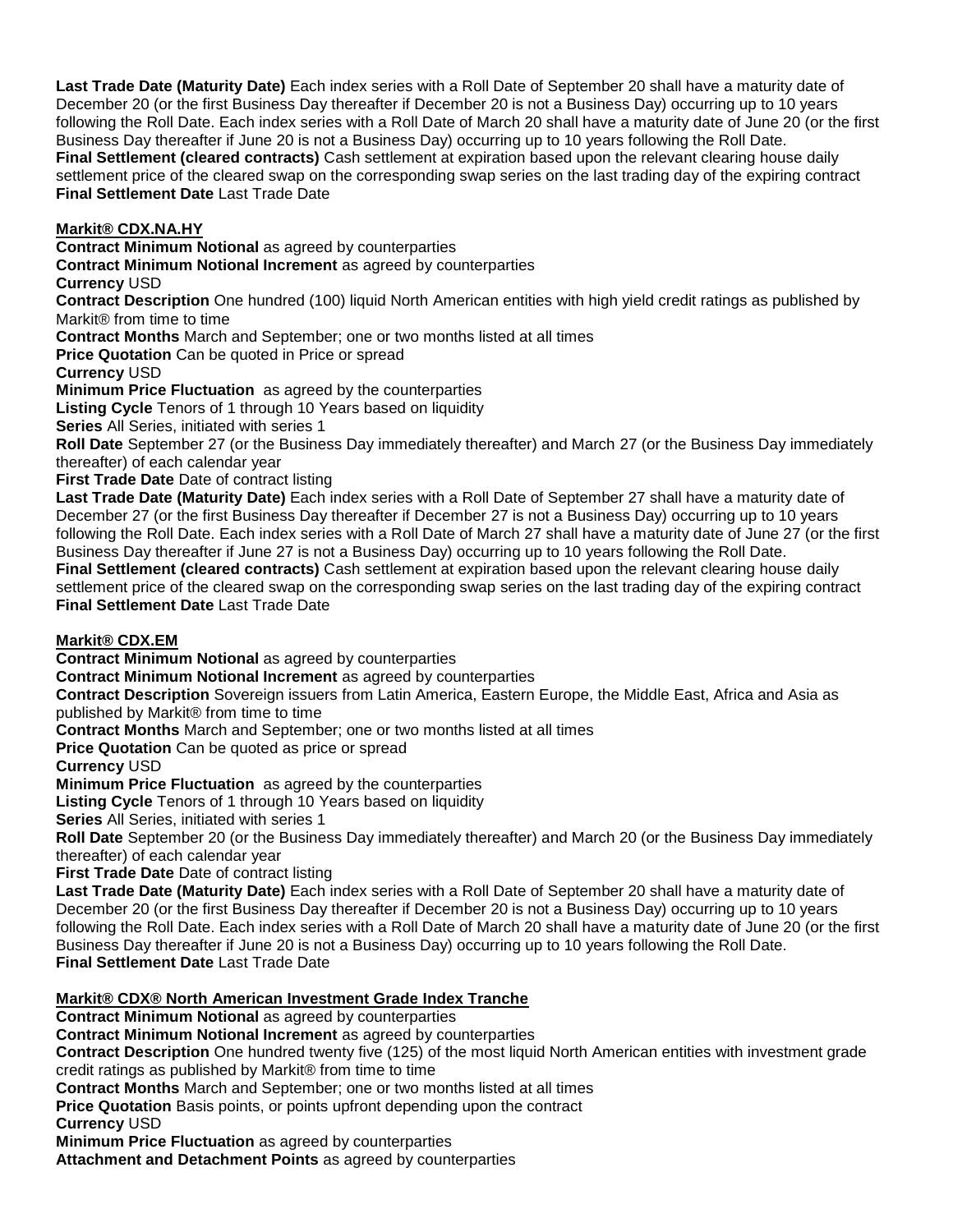**Listing Cycle** Tenors of 1 through 10 Years based on liquidity

**Series** All Series, initiated with series 1

**Roll Date** September 20 (or the Business Day immediately thereafter) and March 20 (or the Business Day immediately thereafter) of each calendar year

**First Trade Date Date of contract listing** 

**Last Trade Date (Maturity Date)** Each index series with a Roll Date of September 20 shall have a maturity date of December 20 (or the first Business Day thereafter if December 20 is not a Business Day) occurring up to 10 years following the Roll Date. Each index series with a Roll Date of March 20 shall have a maturity date of June 20 (or the first Business Day thereafter if June 20 is not a Business Day) occurring up to 10 years following the Roll Date.

**Final Settlement (cleared contracts)** Cash settlement at expiration based upon the relevant clearing house daily settlement price of the cleared swap on the corresponding swap series on the last trading day of the expiring contract **Final Settlement Date** Last Trade Date

# **Markit® CDX® North American High Yield Index Tranche**

**Contract Minimum Notional as agreed by counterparties** 

**Contract Minimum Notional Increment** as agreed by counterparties

**Contract Description** One hundred (100) liquid North American entities with high yield credit ratings as published by Markit® from time to time

**Contract Months** March and September; one or two months listed at all times

**Price Quotation** Price of basis points depending on the contract

**Currency** USD

**Minimum Price Fluctuation** as agreed by counterparties

**Attachment and Detachment Points** as agreed by counterparties

**Listing Cycle** Tenors of 1 through 7 Years based on liquidity

**Series** All Series, initiated with series 1

**Roll Date** September 20 (or the Business Day immediately thereafter) and March 20 (or the Business Day immediately thereafter) of each calendar year

**First Trade Date** Date of contract listing

**Last Trade Date (Maturity Date)** Each index series with a Roll Date of September 20 shall have a maturity date of December 20 (or the first Business Day thereafter if December 20 is not a Business Day) occurring up to 10 years following the Roll Date. Each index series with a Roll Date of March 20 shall have a maturity date of June 20 (or the first Business Day thereafter if June 20 is not a Business Day) occurring up to 10 years following the Roll Date. **Final Settlement (cleared contracts)** Cash settlement at expiration based upon the relevant clearing house daily

settlement price of the cleared swap on the corresponding swap series on the last trading day of the expiring contract **Final Settlement Date** Last Trade Date

# **Markit® CDX® North American Investment Grade Index Option**

**Contract Minimum Notional** as agreed by counterparties

**Contract Minimum Notional Increment** as agreed by counterparties

**Contract Description** an agreement to buy or sell the right to enter into a swap on the Markit® CDX North American Investment Grade Index at a predetermined level as agreed by the buyer and seller.

**Contract Months** Any calendar month beginning with January through December

**Price Quotation** Option Premium is quoted in cents

**Currency** USD

**Minimum Price Fluctuation** as agreed by counterparties

**Listing Cycle** Tenors of 1month through 10 Years based on liquidity

**Series** All Series, initiated with series 1

**First Trade Date** Date of contract listing

**Last Trade Date (Maturity Date)** The 3rd Wednesday of the contract month, cannot be longer in duration than the last trade date of the referenced index

**Option Style** European, exercisable manually on the last trade date

# **Markit® CDX® North American High Yield Index Option**

**Contract Minimum Notional** as agreed upon by counterparties

**Contract Minimum Notional Increment** as agreed upon by counterparties

**Contract Description** an agreement to buy or sell the right to enter into a swap on the Markit® CDX North American High Yield Index at a predetermined level as agreed by the buyer and seller.

**Contract Months** Any calendar month beginning with January through December

**Price Quotation** Option Premium is quoted in cents

**Currency** USD

**Minimum Price Fluctuation** as agreed upon by counterparties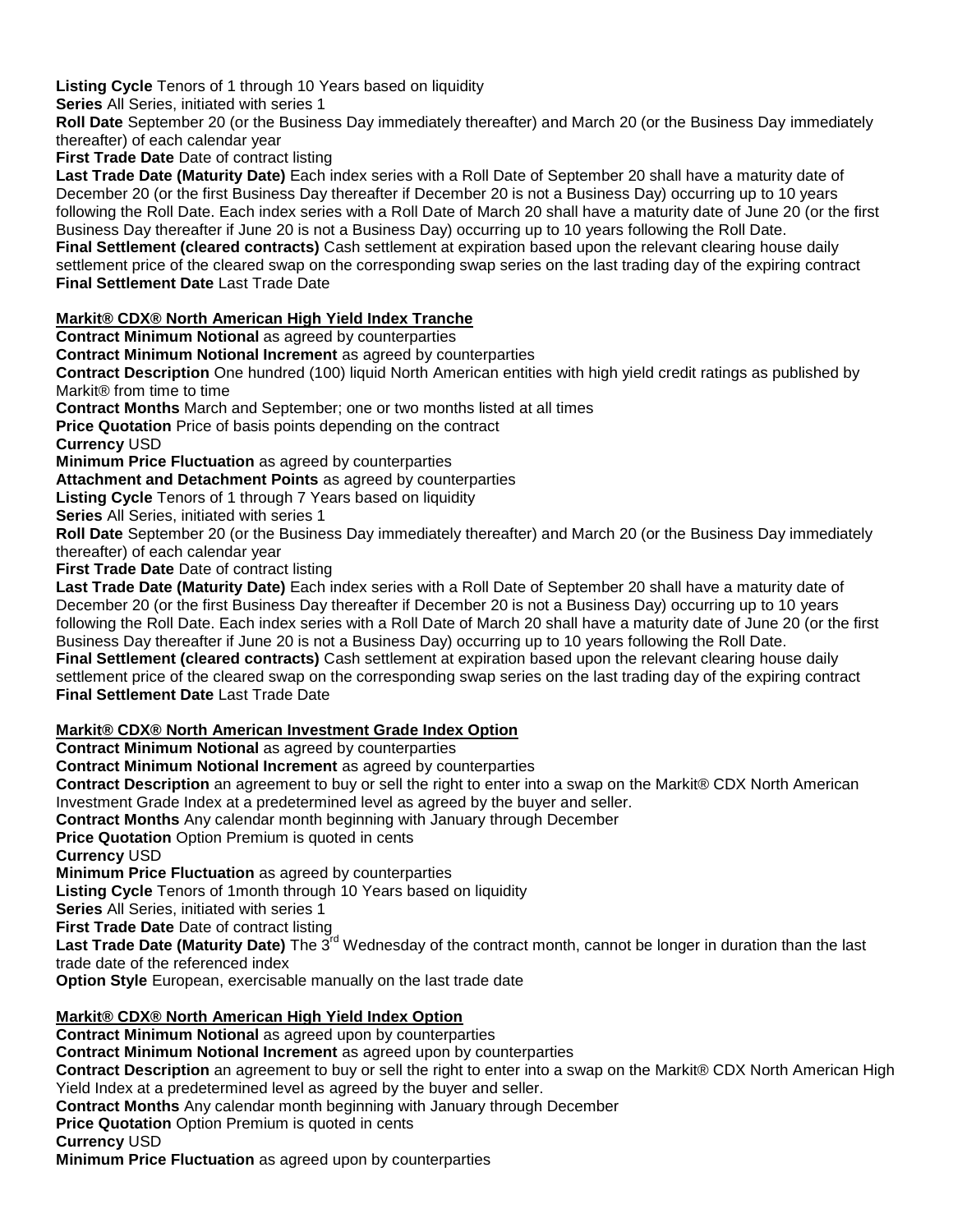**Listing Cycle** Tenors of 1month through 10 Years based on liquidity

**Series** All Series, initiated with series 1

**First Trade Date** Date of contract listing

**Last Trade Date (Maturity Date)** The 3rd Wednesday of the contract month, cannot be longer in duration than the last trade date of the referenced index

**Option Style** European, exercisable manually on the last trade date

# **Markit® CMBX**

**Contract Minimum Notional** as agreed by counterparties **Contract Minimum Notional Increment** as agreed by counterparties **Currency** USD **Contract Description:** Markit® CMBX indexes are synthetic tradable indexes referencing a basket of 25 commercial mortgage-backed securities. **Contract Months** April and October; one or two months listed at all times **Price Quotation** Index Points **Minimum Price Fluctuation** as agreed by the counterparties **Annex Date:** As specified for the applicable Index on the list of Available CMBX Indices. **Fixed Rate:** A number of basis points equal to the "Applicable Coupon" as specified for the applicable Index on the Relevant Annex.

**Initial Payment Amount:** As specified by the parties. Notwithstanding anything to the contrary contained in the CMBX Standard Terms, the Initial Payment Amount shall be paid by the Initial Payment Payer on the date that is three Business Days following the Trade Date, unless otherwise specified by the parties.

**Series** All Series, initiated with series 1

**First Trade Date** Date of contract listing

**Last Trade Date (Maturity Date)** Final date on which the obligations no longer accrue and the final payment occurs. **Final Settlement Date** Last Trade Date

# **Markit® LCDX**

**Contract Minimum Notional** as agreed by counterparties

**Contract Minimum Notional Increment** as agreed by counterparties

**Contract Description** index referencing 100 first lien loan CDS

**Contract Months** April and October; one or two months listed at all times.

**Price Quotation** Can be quoted as price or spread

**Currency** USD

**Minimum Price Fluctuation** as agreed by the counterparties

**Listing Cycle** Tenors of 1 through 10 Years based on liquidity

**Series** All Series, initiated with series 1

**Roll Date** April 3 (or the Business Day immediately thereafter) and October 3 (or the Business Day immediately thereafter) of each calendar year

**First Trade Date Date of contract listing** 

**Last Trade Date (Maturity Date)** Each index series with a Roll Date of September 20 shall have a maturity date of December 20 (or the first Business Day thereafter if December 20 is not a Business Day) occurring up to 10 years following the Roll Date. Each index series with a Roll Date of March 20 shall have a maturity date of June 20 (or the first Business Day thereafter if June 20 is not a Business Day) occurring up to 10 years following the Roll Date. **Final Settlement (cleared contracts)** Cash settlement at expiration based upon the relevant clearing house daily settlement price of the cleared swap on the corresponding swap series on the last trading day of the expiring contract **Final Settlement Date** Last Trade Date

# **Markit® MCDX**

**Contract Minimum Notional** as agreed by counterparties **Contract Minimum Notional Increment** as agreed by counterparties **Contract Description** index referencing 50 single name municipal cds contracts **Contract Months** April and October; one or two months listed at all times. **Price Quotation** Can be quoted as price or spread **Currency** USD **Minimum Price Fluctuation** as agreed by the counterparties **Listing Cycle** Tenors of 1 through 10 Years based on liquidity **Series** All Series, initiated with series 1 **Roll Date** April 3 (or the Business Day immediately thereafter) and October 3 (or the Business Day immediately thereafter) of each calendar year **First Trade Date** Date of contract listing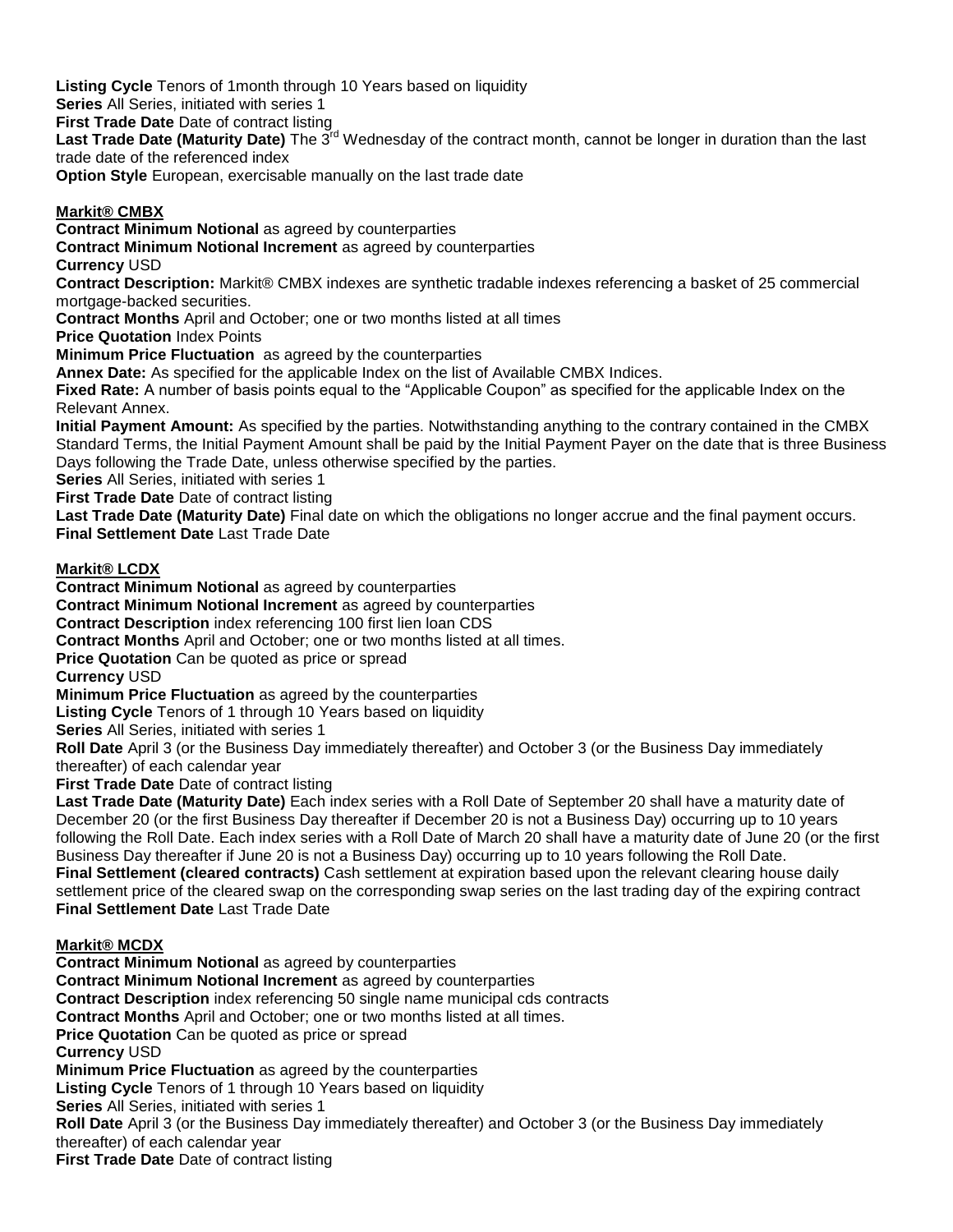**Last Trade Date (Maturity Date)** Each index series with a Roll Date of September 20 shall have a maturity date of December 20 (or the first Business Day thereafter if December 20 is not a Business Day) occurring up to 10 years following the Roll Date. Each index series with a Roll Date of March 20 shall have a maturity date of June 20 (or the first Business Day thereafter if June 20 is not a Business Day) occurring up to 10 years following the Roll Date. **Final Settlement (cleared contracts)** Cash settlement at expiration based upon the relevant clearing house daily settlement price of the cleared swap on the corresponding swap series on the last trading day of the expiring contract **Final Settlement Date** Last Trade Date

### **Markit® PRIMEX**

**Contract Minimum Notional** as agreed by counterparties

**Contract Minimum Notional Increment** as agreed by counterparties

### **Currency** USD

**Contract Description:** Markit® PRIMEX indexes are synthetic tradable indexes referencing a basket prime mortgagebacked securities as published by Markit® from time to time

**Contract Months** March and September; one or two months listed at all times

**Price Quotation** Index Points

**Minimum Price Fluctuation** as agreed by the counterparties

**Annex Date:** As specified for the applicable Index on the list of Available PRIMEX Indices.

**Fixed Rate:** A number of basis points equal to the "Applicable Coupon" as specified for the applicable Index on the Relevant Annex.

**Initial Payment Amount:** As specified by the parties. Notwithstanding anything to the contrary contained in the Primex Standard Terms, the Initial Payment Amount shall be paid by the Initial Payment Payer on the date that is three Business Days following the Trade Date, unless otherwise specified by the parties.

**Series** All Series, initiated with series 1

**First Trade Date** Date of contract listing

**Last Trade Date (Maturity Date)** Final date on which the obligations no longer accrue and the final payment occurs. **Final Settlement Date** Last Trade Date

### **Markit® iTraxx Europe Main**

**Contract Minimum Notional** as agreed by the counterparties

**Contract Minimum Notional Increment** as agreed by the counterparties

**Contract Description** One hundred twenty five (125) of the most liquid European entities with investment grade credit ratings as published by Markit® from time to time

**Contract Months** March and September; one or two months listed at all times

**Price Quotation Basis points** 

**Currency** EUR

**Minimum Price Fluctuation** as agreed by the counterparties

**Listing Cycle** Tenors of 1 through 10 Years

**Series** All Series, initiated with series 1

**Roll Date** September 20 (or the Business Day immediately thereafter) and March 20 (or the Business Day immediately thereafter) of each calendar year

**First Trade Date** Date of contract listing

**Last Trade Date (Maturity Date)** Each index series with a Roll Date of September 20 shall have a maturity date of December 20 (or the first Business Day thereafter if December 20 is not a Business Day) occurring up to 10 years following the Roll Date. Each Index with a roll date of March 20 shall have a maturity date of June 20 (or the first Business Day thereafter if June 20 is not a Business Day)

**Final Settlement (cleared contracts)** Cash settlement at expiration based upon the relevant clearing house daily settlement price of the cleared swap on the corresponding swap series on the last trading day of the expiring contract. **Final Settlement Date** Last Trade Date

### **Markit® iTraxx Crossover**

**Contract Minimum Notional** as agreed by the counterparties **Contract Minimum Notional Increment** as agreed by the counterparties **Contract Description** Up to fifty (50) European entities with non-investment grade credit ratings as published by Markit® from time to time **Contract Months** March and September; one or two months listed at all times **Price Quotation Basis points Currency** EUR **Minimum Price Fluctuation** as agreed by the counterparties **Listing Cycle** Tenors of 1 through 10 Years **Series** All Series, initiated with series 1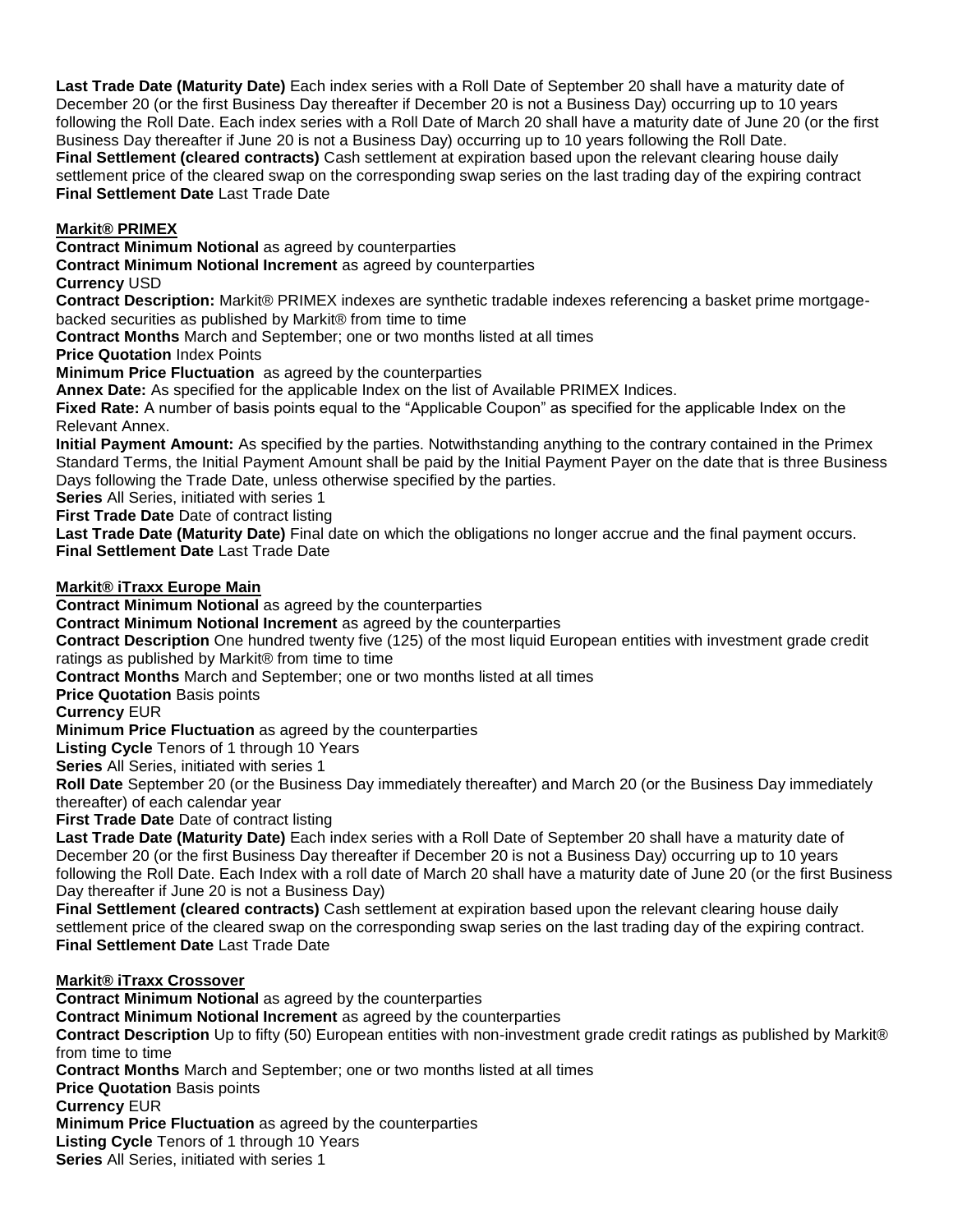**Roll Date** September 20 (or the Business Day immediately thereafter) and March 20 (or the Business Day immediately thereafter) of each calendar year

**First Trade Date** Date of contract listing

**Last Trade Date (Maturity Date)** Each index series with a Roll Date of September 20 shall have a maturity date of December 20 (or the first Business Day thereafter if December 20 is not a Business Day) occurring up to 10 years following the Roll Date. Each Index with a roll date of March 20 shall have a maturity date of June 20 (or the first Business Day thereafter if June 20 is not a Business Day)

**Final Settlement (cleared contracts)** Cash settlement at expiration based upon the relevant clearing house daily settlement price of the cleared swap on the corresponding swap series on the last trading day of the expiring contract. **Final Settlement Date** Last Trade Date

# **Markit® iTraxx HiVol**

**Contract Minimum Notional** as agreed by the counterparties

**Contract Minimum Notional Increment** as agreed by the counterparties

**Contract Description** Thirty (30) entities with the widest 5yr CDS spread from the Markit® Itraxx Europe Non Financials Index

**Contract Months** March and September; one or two months listed at all times

**Price Quotation Basis points** 

**Currency** EUR

**Minimum Price Fluctuation** as agreed by the counterparties

**Listing Cycle** Tenors of 1 through 10 Years

**Series** All Series, initiated with series 1

**Roll Date** September 20 (or the Business Day immediately thereafter) and March 20 (or the Business Day immediately thereafter) of each calendar year

**First Trade Date** Date of contract listing

**Last Trade Date (Maturity Date)** Each index series with a Roll Date of September 20 shall have a maturity date of December 20 (or the first Business Day thereafter if December 20 is not a Business Day) occurring up to 10 years following the Roll Date. Each Index with a roll date of March 20 shall have a maturity date of June 20 (or the first Business Day thereafter if June 20 is not a Business Day)

**Final Settlement (cleared contracts)** Cash settlement at expiration based upon the relevant clearing house daily settlement price of the cleared swap on the corresponding swap series on the last trading day of the expiring contract. **Final Settlement Date** Last Trade Date

# **Markit® iTraxx European Senior Financials Index**

**Contract Minimum Notional** as agreed by the counterparties

**Contract Minimum Notional Increment** as agreed by the counterparties

**Contract Description** Twenty five (25) financial entities from Markit® iTraxx Europe Index referencing senior debt as published by Markit® from time to time.

**Contract Months** March and September; one or two months listed at all times

**Price Quotation** Basis points

**Currency** EUR

**Minimum Price Fluctuation** as agreed by the counterparties

**Listing Cycle** Tenors of 1 through 10 Years

**Series** All Series, initiated with series 1

**Roll Date** September 20 (or the Business Day immediately thereafter) and March 20 (or the Business Day immediately thereafter) of each calendar year

**First Trade Date** Date of contract listing

**Last Trade Date (Maturity Date)** Each index series with a Roll Date of September 20 shall have a maturity date of December 20 (or the first Business Day thereafter if December 20 is not a Business Day) occurring up to 10 years following the Roll Date. Each Index with a roll date of March 20 shall have a maturity date of June 20 (or the first Business Day thereafter if June 20 is not a Business Day)

**Final Settlement (cleared contracts)** Cash settlement at expiration based upon the relevant clearing house daily settlement price of the cleared swap on the corresponding swap series on the last trading day of the expiring contract. **Final Settlement Date** Last Trade Date

### **Markit® iTraxx European Non Financials Index**

**Contract Minimum Notional** as agreed by the counterparties

**Contract Minimum Notional Increment** as agreed by the counterparties

**Contract Description** One Hundered (100) financial entities from Markit® iTraxx Europe Index referencing subordinated debt as published by Markit® from time to time.

**Contract Months** March and September; one or two months listed at all times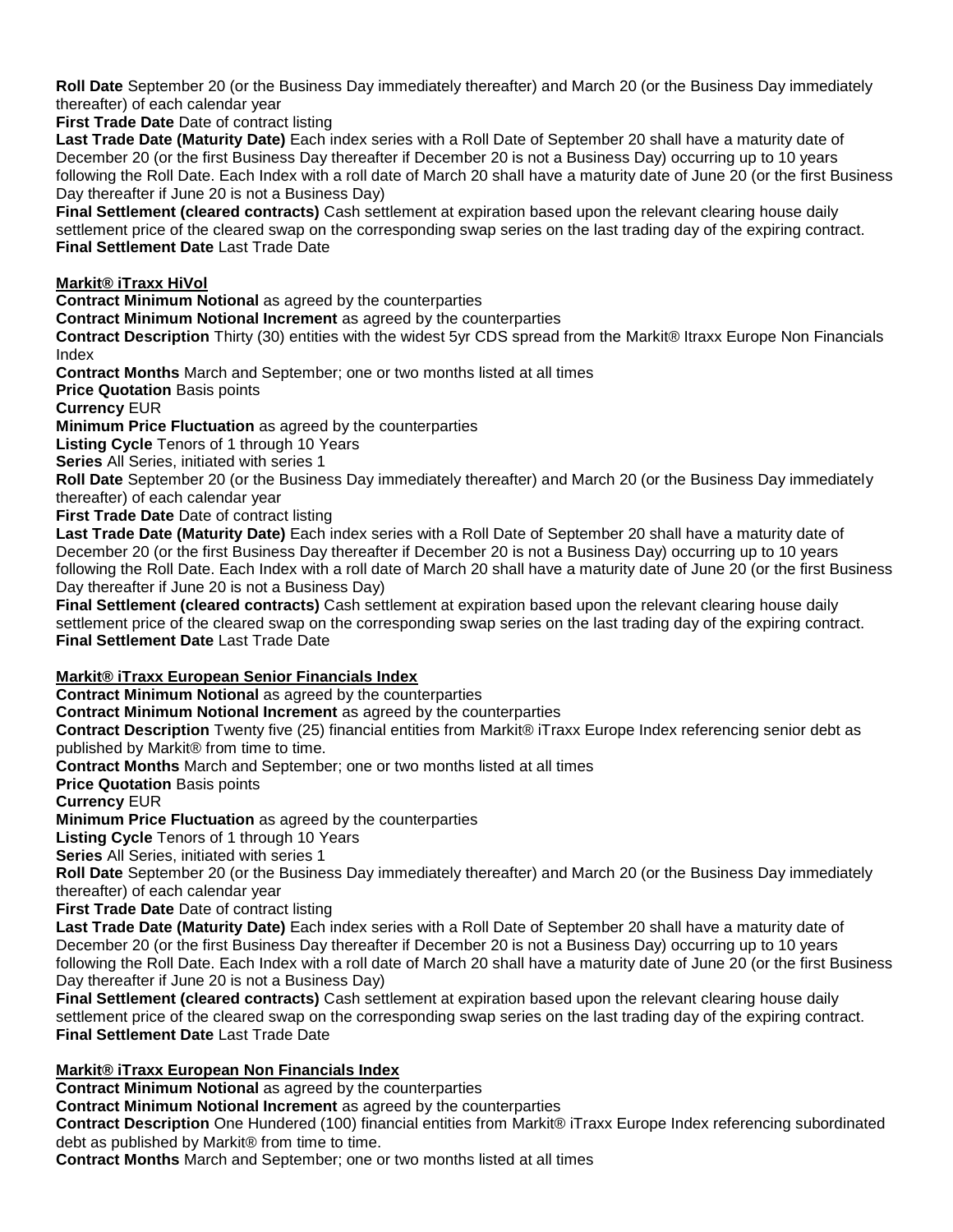**Price Quotation** Basis points

**Currency** EUR

**Minimum Price Fluctuation** as agreed by the counterparties

**Listing Cycle** Tenors of 1 through 10 Years

**Series** All Series, initiated with series 1

**Roll Date** September 20 (or the Business Day immediately thereafter) and March 20 (or the Business Day immediately thereafter) of each calendar year

**First Trade Date** Date of contract listing

**Last Trade Date (Maturity Date)** Each index series with a Roll Date of September 20 shall have a maturity date of December 20 (or the first Business Day thereafter if December 20 is not a Business Day) occurring up to 10 years following the Roll Date. Each Index with a roll date of March 20 shall have a maturity date of June 20 (or the first Business Day thereafter if June 20 is not a Business Day)

**Final Settlement (cleared contracts)** Cash settlement at expiration based upon the relevant clearing house daily settlement price of the cleared swap on the corresponding swap series on the last trading day of the expiring contract. **Final Settlement Date** Last Trade Date

### **Markit® iTraxx European Main Option**

**Contract Minimum Notional** as agreed by counterparties

**Contract Minimum Notional Increment** as agreed by counterparties

**Contract Description** an agreement to buy or sell the right to enter into a swap on the Markit® iTraxx European Main Index at a predetermined level as agreed by the buyer and seller.

**Contract Months** Any calendar month beginning with January through December

**Price Quotation** Option Premium is quoted in cents

**Currency** EUR

**Minimum Price Fluctuation** as agreed by counterparties

**Listing Cycle** Tenors of 1month through 10 Years based on liquidity

**Series** All Series, initiated with series 1

**First Trade Date** Date of contract listing

Last Trade Date (Maturity Date) The 3<sup>rd</sup> Wednesday of the contract month, cannot be longer in duration than the last trade date of the referenced index

**Option Style** European, exercisable manually on the last trade date

### **Markit® iTraxx Crossover Index Option**

**Contract Minimum Notional** as agreed by counterparties

**Contract Minimum Notional Increment** as agreed by counterparties

**Contract Description** an agreement to buy or sell the right to enter into a swap on the Markit® iTraxx Crossover Index at a predetermined level as agreed by the buyer and seller.

**Contract Months** Any calendar month beginning with January through December

**Price Quotation** Option Premium is quoted in cents

**Currency** EUR

**Minimum Price Fluctuation** as agreed by counterparties

**Listing Cycle** Tenors of 1month through 10 Years based on liquidity

**Series** All Series, initiated with series 1

**First Trade Date** Date of contract listing

**Last Trade Date (Maturity Date)** The 3rd Wednesday of the contract month, cannot be longer in duration than the last trade date of the referenced index

**Option Style** European, exercisable manually on the last trade date

# **Markit® iTraxx Senior Financials Index Option**

**Contract Minimum Notional** as agreed by counterparties **Contract Minimum Notional Increment** as agreed by counterparties **Contract Description** an agreement to buy or sell the right to enter into a swap on the Markit® iTraxx Senior Financials Index at a predetermined level as agreed by the buyer and seller. **Contract Months** Any calendar month beginning with January through December **Price Quotation** Option Premium is quoted in cents **Currency** EUR **Minimum Price Fluctuation** as agreed upon by counterparties **Listing Cycle** Tenors of 1month through 10 Years based on liquidity **Series** All Series, initiated with series 1 **First Trade Date** Date of contract listing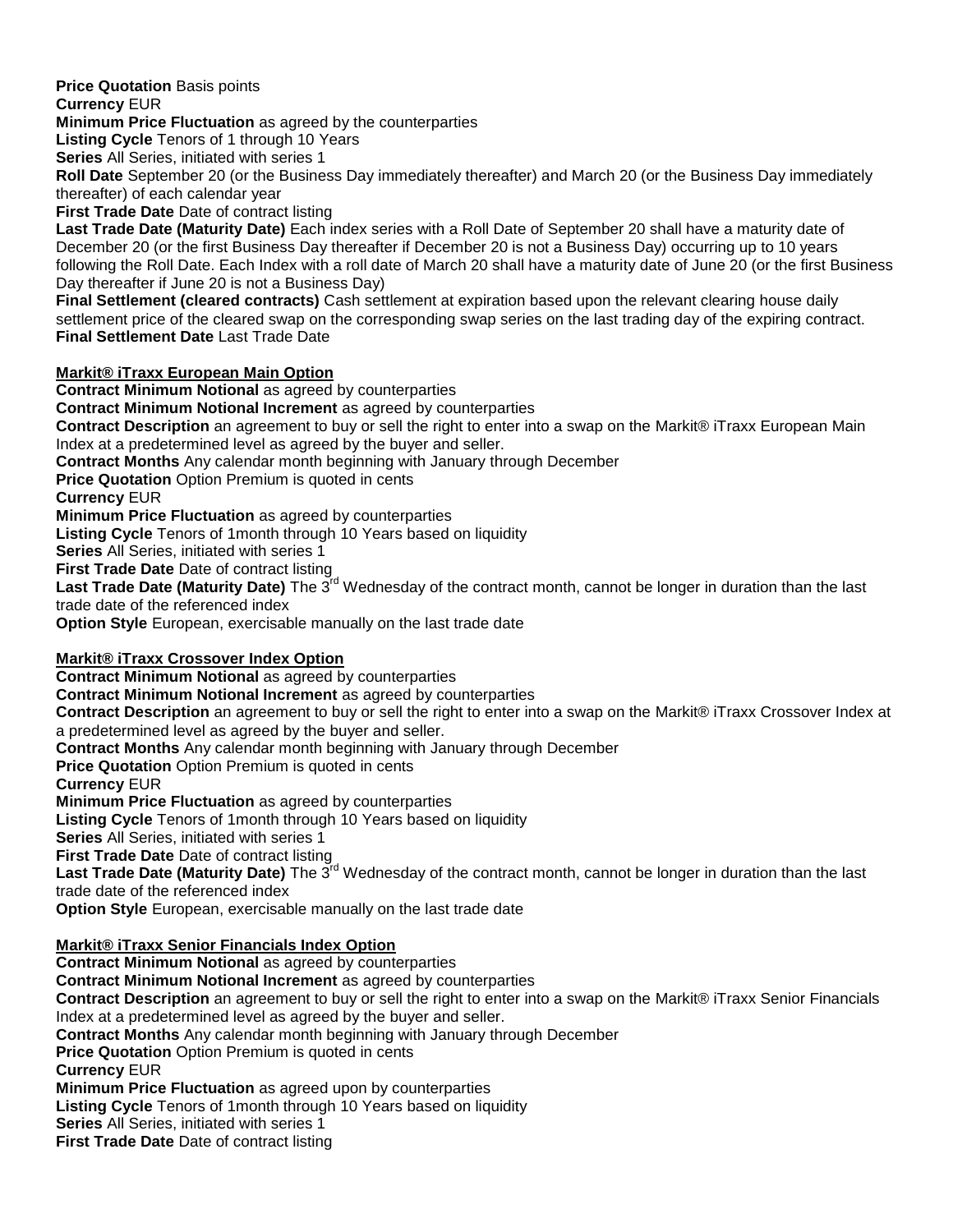Last Trade Date (Maturity Date) The 3<sup>rd</sup> Wednesday of the contract month, cannot be longer in duration than the last trade date of the referenced index

**Option Style** European, exercisable manually on the last trade date

# **Markit® iTraxx Europe Main Index Tranche**

**Contract Minimum Notional** as agreed by counterparties

**Contract Minimum Notional Increment** as agreed by counterparties

**Contract Description** One hundred twenty five (125) of the most liquid European entities with investment grade credit ratings as published by Markit® from time to time

**Contract Months** March and September; one or two months listed at all times

**Price Quotation** Price of basis points depending on the contract

**Currency** EUR

**Minimum Price Fluctuation** as agreed by counterparties

**Attachment and Detachment Points** as agreed by counterparties

**Listing Cycle** Tenors of 1 through 7 Years based on liquidity

**Series** All Series, initiated with series 1

**Roll Date** September 20 (or the Business Day immediately thereafter) and March 20 (or the Business Day immediately thereafter) of each calendar year

**First Trade Date** Date of contract listing

**Last Trade Date (Maturity Date)** Each index series with a Roll Date of September 20 shall have a maturity date of December 20 (or the first Business Day thereafter if December 20 is not a Business Day) occurring up to 10 years following the Roll Date. Each index series with a Roll Date of March 20 shall have a maturity date of June 20 (or the first Business Day thereafter if June 20 is not a Business Day) occurring up to 10 years following the Roll Date. **Final Settlement (cleared contracts)** Cash settlement at expiration based upon the relevant clearing house daily settlement price of the cleared swap on the corresponding swap series on the last trading day of the expiring contract **Final Settlement Date** Last Trade Date

### **Markit® iTraxx Asia Ex-Japan IG**

**Contract Minimum Notional** as agreed by the counterparties

**Contract Minimum Notional Increment** as agreed by the counterparties

**Contract Description** Fifty (50) of the most liquid Asian entities with investment grade credit ratings as published by Markit® from time to time, excluding entities domiciled in Japan

**Contract Months** March and September; one or two months listed at all times

**Price Quotation** Basis points

**Currency** USD

**Minimum Price Fluctuation** as agreed by the counterparties

**Listing Cycle** Tenors of 1 through 10 Years

**Series** All Series, initiated with series 1

**Roll Date** September 20 (or the Business Day immediately thereafter) and March 20 (or the Business Day immediately thereafter) of each calendar year

**First Trade Date** Date of contract listing

**Last Trade Date (Maturity Date)** Each index series with a Roll Date of September 20 shall have a maturity date of December 20 (or the first Business Day thereafter if December 20 is not a Business Day) occurring up to 10 years following the Roll Date. Each Index with a roll date of March 20 shall have a maturity date of June 20 (or the first Business Day thereafter if June 20 is not a Business Day)

**Final Settlement (cleared contracts)** Cash settlement at expiration based upon the relevant clearing house daily settlement price of the cleared swap on the corresponding swap series on the last trading day of the expiring contract. **Final Settlement Date** Last Trade Date

### **Markit® iTraxx Asia Ex-Japan HY**

**Contract Minimum Notional** as agreed by the counterparties **Contract Minimum Notional Increment** as agreed by the counterparties **Contract Description** Twenty (20) of the most liquid Asian high-yield entities as published by Markit® from time to time, excluding entities domiciled in Japan **Contract Months** March and September; one or two months listed at all times **Price Quotation Basis points Currency** USD **Minimum Price Fluctuation** as agreed by the counterparties **Listing Cycle** Tenors of 1 through 10 Years **Series** All Series, initiated with series 1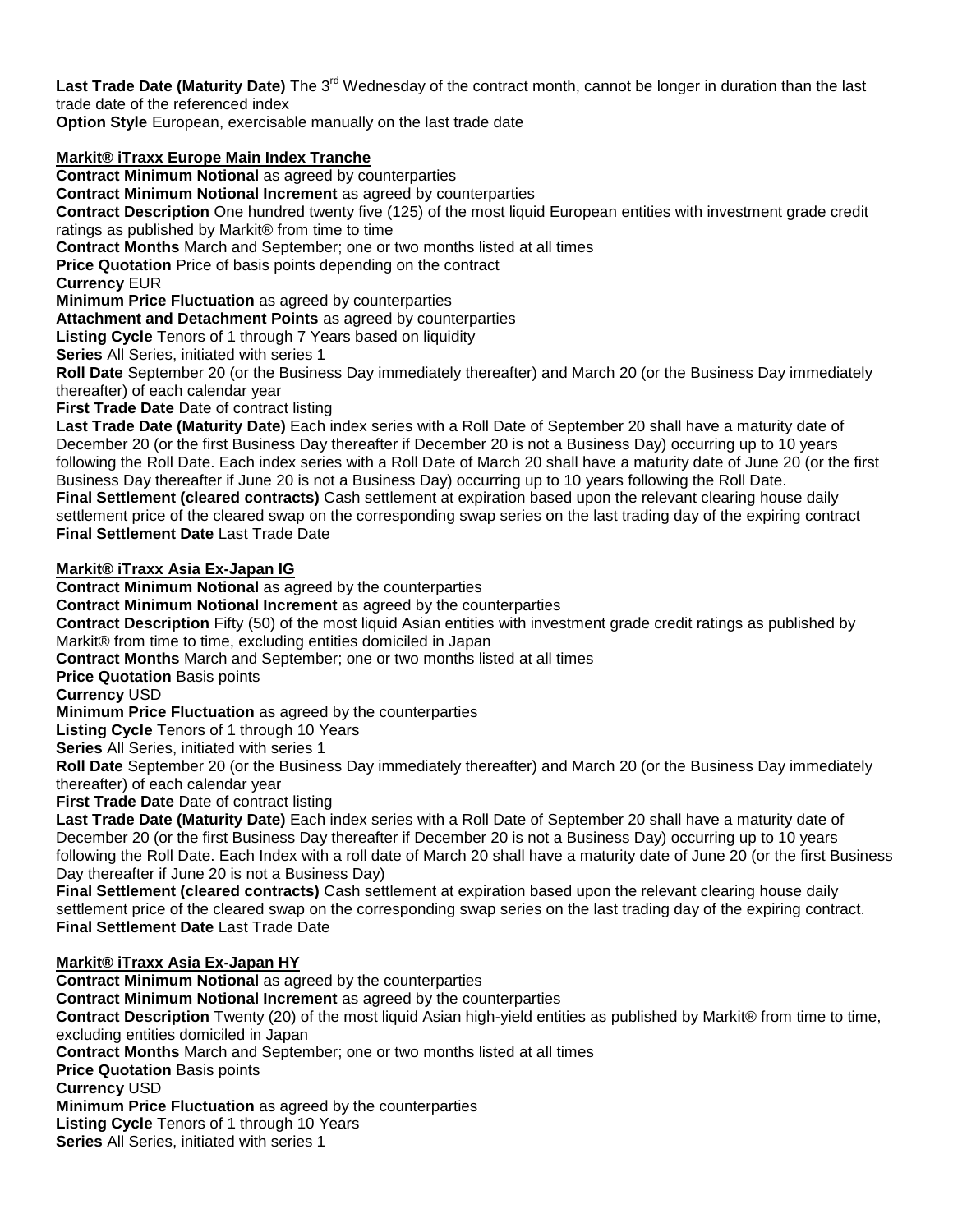**Roll Date** September 20 (or the Business Day immediately thereafter) and March 20 (or the Business Day immediately thereafter) of each calendar year

**First Trade Date** Date of contract listing

**Last Trade Date (Maturity Date)** Each index series with a Roll Date of September 20 shall have a maturity date of December 20 (or the first Business Day thereafter if December 20 is not a Business Day) occurring up to 10 years following the Roll Date. Each Index with a roll date of March 20 shall have a maturity date of June 20 (or the first Business Day thereafter if June 20 is not a Business Day)

**Final Settlement (cleared contracts)** Cash settlement at expiration based upon the relevant clearing house daily settlement price of the cleared swap on the corresponding swap series on the last trading day of the expiring contract. **Final Settlement Date** Last Trade Date

# **Markit® iTraxx Asia Japan**

**Contract Minimum Notional** as agreed by the counterparties

**Contract Minimum Notional Increment** as agreed by the counterparties

**Contract Description** Fifty (50) of the most liquid Japanese entities with investment grade credit ratings as published by Markit® from time to time

**Contract Months** March and September; one or two months listed at all times

**Price Quotation Basis points** 

**Currency** USD

**Minimum Price Fluctuation** as agreed by the counterparties

**Listing Cycle** Tenors of 1 through 10 Years

**Series** All Series, initiated with series 1

**Roll Date** September 20 (or the Business Day immediately thereafter) and March 20 (or the Business Day immediately thereafter) of each calendar year

**First Trade Date** Date of contract listing

**Last Trade Date (Maturity Date)** Each index series with a Roll Date of September 20 shall have a maturity date of December 20 (or the first Business Day thereafter if December 20 is not a Business Day) occurring up to 10 years following the Roll Date. Each Index with a roll date of March 20 shall have a maturity date of June 20 (or the first Business Day thereafter if June 20 is not a Business Day)

**Final Settlement (cleared contracts)** Cash settlement at expiration based upon the relevant clearing house daily settlement price of the cleared swap on the corresponding swap series on the last trading day of the expiring contract. **Final Settlement Date** Last Trade Date

### **Markit® iTraxx Asia Australia**

**Contract Minimum Notional** as agreed by the counterparties

**Contract Minimum Notional Increment** as agreed by the counterparties

**Contract Description** Twenty Five (25) of the most liquid Australian entities with investment grade credit ratings as published by Markit® from time to time

**Contract Months** March and September; one or two months listed at all times

**Price Quotation** Basis points

**Currency** USD

**Minimum Price Fluctuation** as agreed by the counterparties

**Listing Cycle** Tenors of 1 through 10 Years

**Series** All Series, initiated with series 1

**Roll Date** September 20 (or the Business Day immediately thereafter) and March 20 (or the Business Day immediately thereafter) of each calendar year

**First Trade Date Date of contract listing** 

**Last Trade Date (Maturity Date)** Each index series with a Roll Date of September 20 shall have a maturity date of December 20 (or the first Business Day thereafter if December 20 is not a Business Day) occurring up to 10 years following the Roll Date. Each Index with a roll date of March 20 shall have a maturity date of June 20 (or the first Business Day thereafter if June 20 is not a Business Day)

**Final Settlement (cleared contracts)** Cash settlement at expiration based upon the relevant clearing house daily settlement price of the cleared swap on the corresponding swap series on the last trading day of the expiring contract. **Final Settlement Date** Last Trade Date

### **Markit® iBoxx TRS**

These contract descriptions incorporate by reference the following industry standard documentation and standards: (a) prevailing ISDA Definitions (b) prevailing iBoxx Index Transaction Standard Terms Supplement ("iBoxx STS").